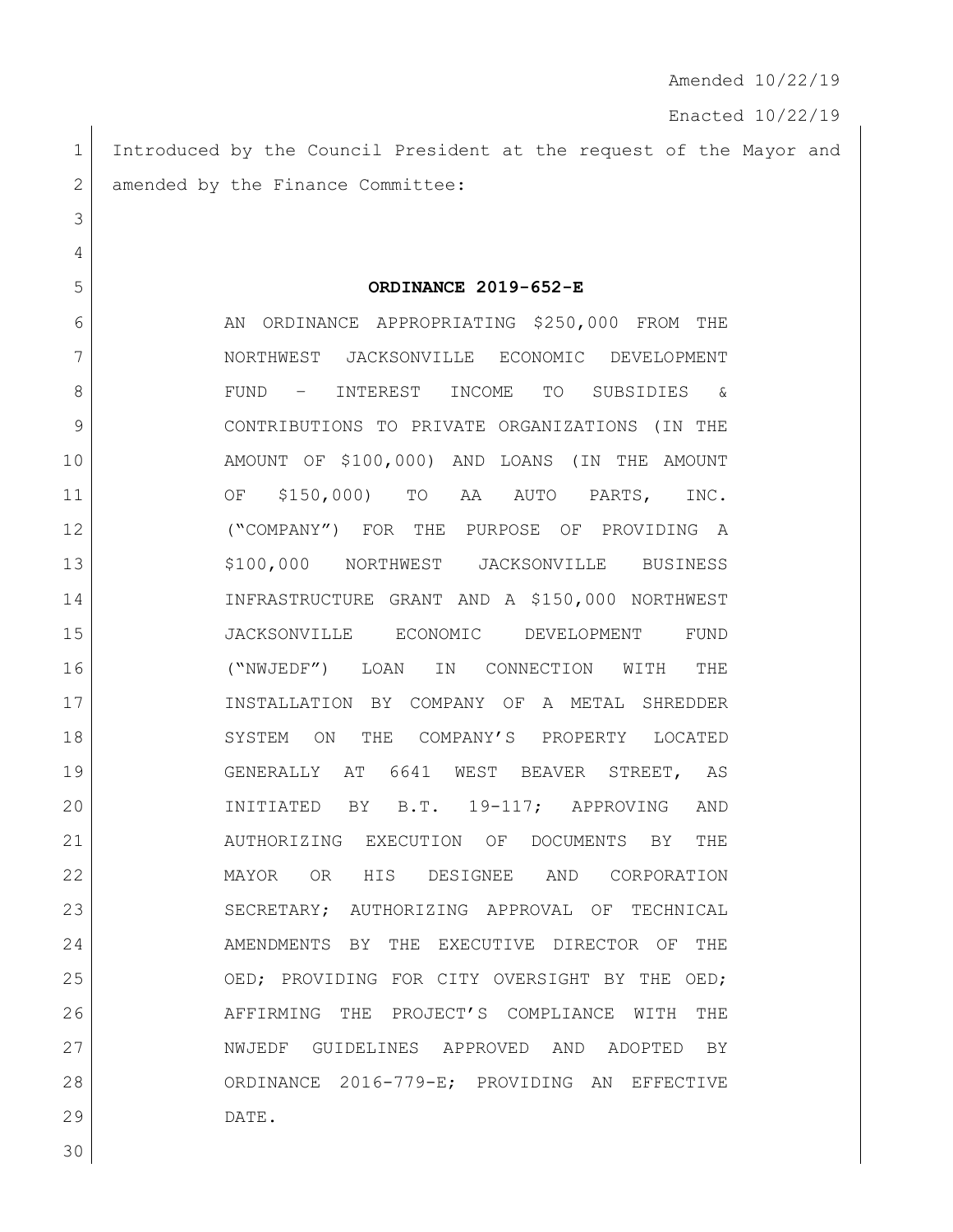**BE IT ORDAINED** by the Council of the City of Jacksonville: **Section 1. Findings**. It is hereby ascertained, 3 determined, found and declared as follows:

4 The location of the Company's project in Jacksonville, Florida, ("Project") is more particularly described in the Economic Development Agreement. The Project will promote and further the 7 public and municipal purposes of the City.

8 Enhancement of the City's tax base and revenues, are matters of State and City policy and State and City concern in order that the 10 State and its counties and municipalities, including the City, shall 11 | not continue to be endangered by unemployment, underemployment, economic recession, poverty, crime and disease, and consume an excessive proportion of the State and City revenues because of the 14 extra services required for police, fire, accident, health care, 15 elderly care, charity care, hospitalization, public housing and 16 housing assistance, and other forms of public protection, services 17 and facilities.

18 The provision of the City's assistance as identified in the Economic Development Agreement is necessary and appropriate to make the Project feasible; and the City's assistance is reasonable and not excessive, taking into account the needs of the Company to make the Project economically and financially feasible, and the extent of the public benefits expected to be derived from the Project, and taking into account all other forms of assistance available.

 The Company is qualified to carry out and complete the construction and equipping of the Project, in accordance with the Economic Development Agreement.

 The authorizations provided by this Ordinance are for public uses and purposes for which the City may use its powers as a county, municipality and as a political subdivision of the State of Florida and may expend public funds, and the necessity in the public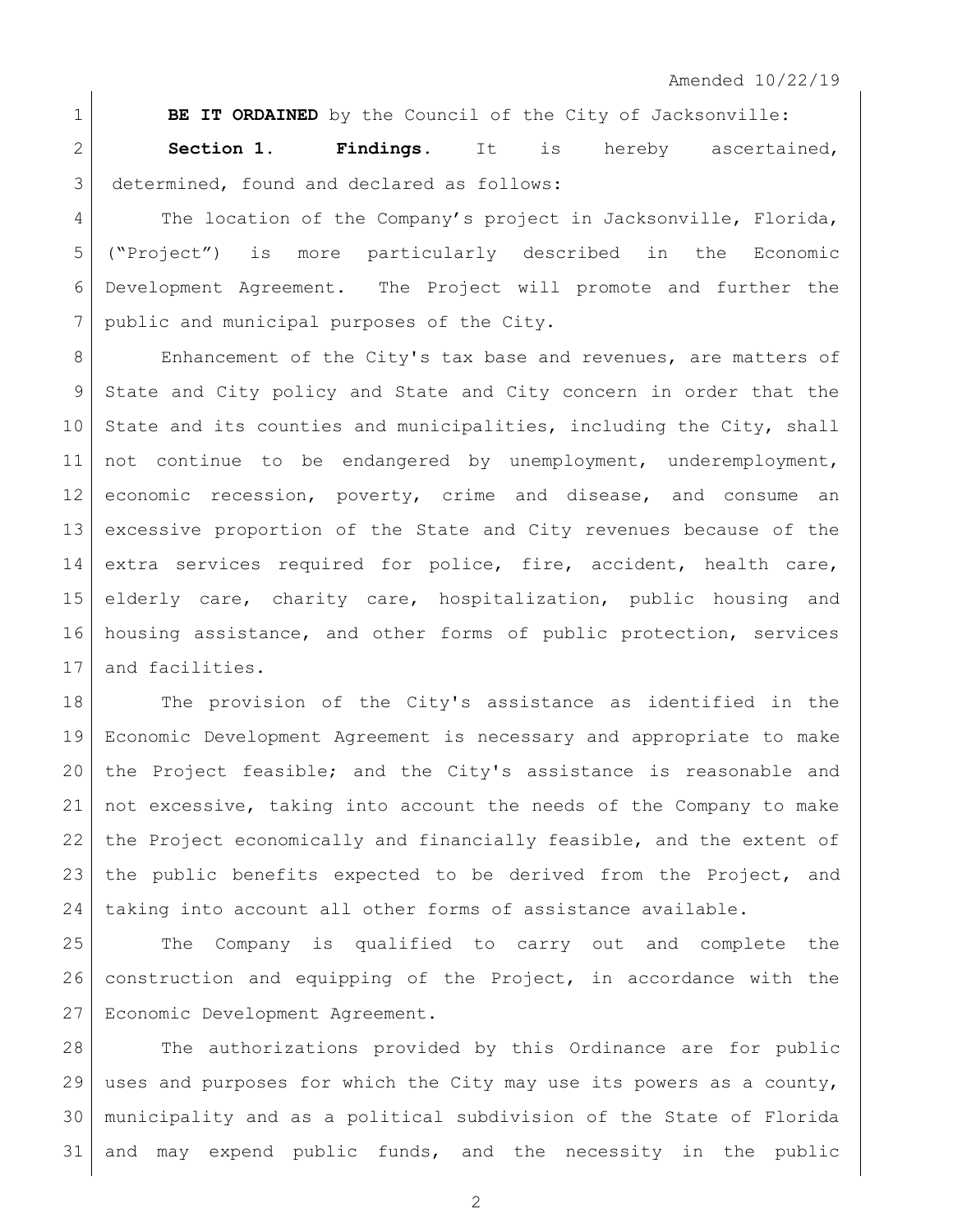1 interest for the provisions herein enacted is hereby declared as a 2 | matter of legislative determination.

 This Ordinance is adopted pursuant to the provisions of Chapters 163, 166 and 125, Florida Statutes, as amended, the City's Charter, and other applicable provisions of law.

 **Section 2. Appropriation.** For the 2019-2020 fiscal year, within the City's budget, there are hereby appropriated the 8 | indicated sum(s) from the account(s) listed in subsection (a) to 9 | the account (s) listed in subsection (b):

 (B.T. 19-117 attached hereto as **Exhibit 1** and incorporated herein by this reference)

(a) Appropriated from:

13 See B.T. 19-117 \$250,000

- 14 (b) Appropriated to: 15 See B.T. 19-117 \$250,000
- (c) Explanation of Appropriation: the appropriation above is appropriating \$250,000 from the Northwest Jacksonville Economic Development Fund to provide a grant and loan to the Company to assist in funding improvements relating to the installation of a metal shredding system on the project site.

 **Section 3. Purpose of Appropriation.** The purpose of the appropriation above is to assist the Company in making site improvements as necessary to support the installation of a metal shredding system on the project site, including but not limited to 26 | costs attendant to stormwater improvements, installation of curb and gutters for 1,550 linear feet, and sidewalk improvements along West Beaver Street. A copy of the Project Summary is attached hereto as **Exhibit 2**.

 **Section 4. Economic Development Agreement and Loan Documents Approved**. There is hereby approved, and the Mayor or his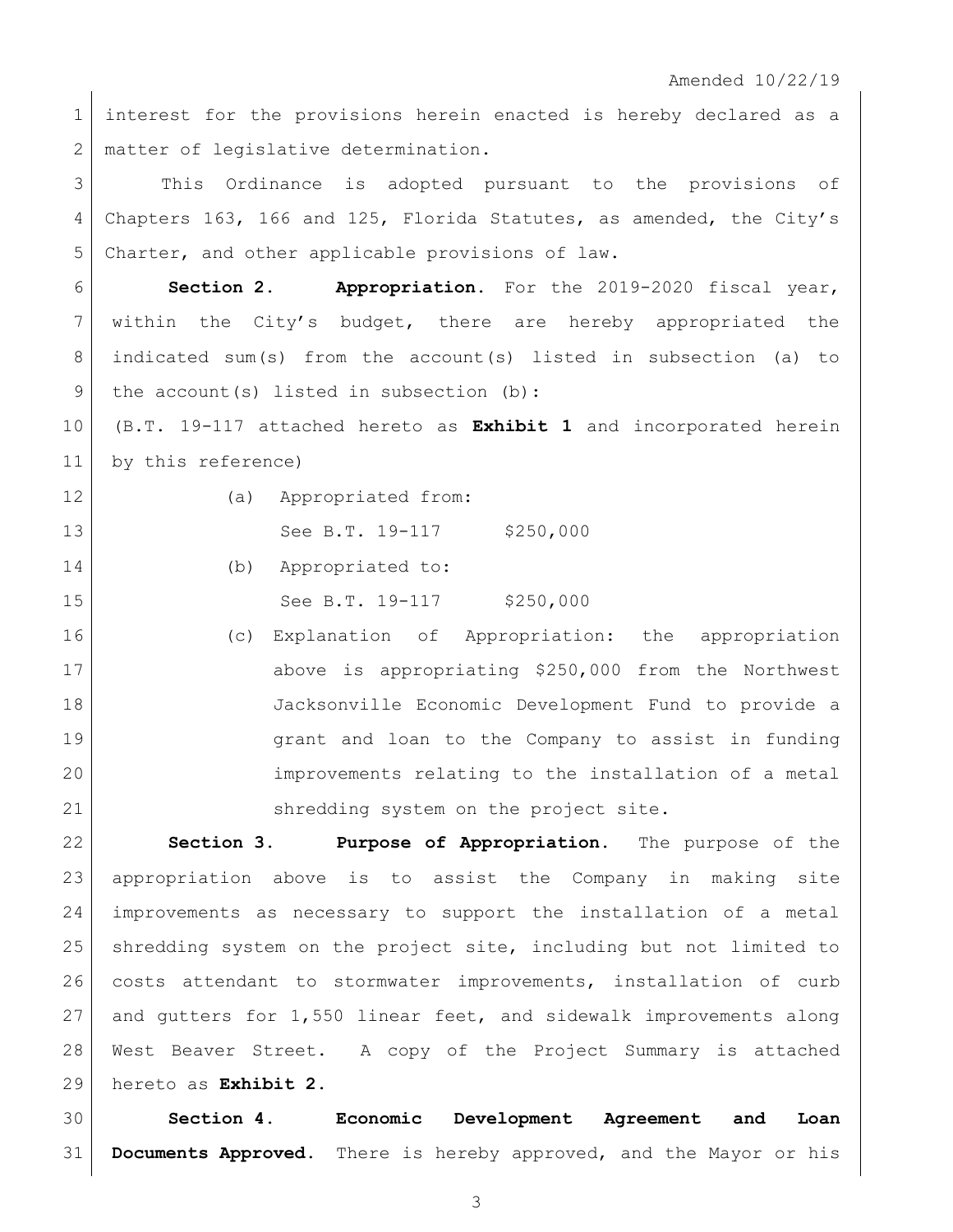designee and Corporation Secretary are authorized to enter into an Economic Development Agreement and the Loan Documents referenced therein (collectively, the "Agreement") between the City and the Company, in substantially the same form as has been placed **Revised On File** with the Legislative Services Division (with such "technical" changes as herein authorized).

7 The Agreement may include such additions, deletions and changes as may be reasonable, necessary and incidental for carrying 9 out the purposes thereof, as may be acceptable to the Mayor, or his designee, with such inclusion and acceptance being evidenced by execution of the Agreement by the Mayor or his designee. No modification to the Agreement may increase the financial obligations or the liability of the City and any such modification shall be technical only and shall be subject to appropriate legal review and approval of the General Counsel, or his or her designee, and all other appropriate action required by law. "Technical" is herein defined as including, but not limited to, changes in legal descriptions and surveys, descriptions of infrastructure improvements and/or any road project, ingress and egress, easements and rights of way, performance schedules (provided that no performance schedule may be extended for more than one year without Council approval), design standards, access and site plan, which have no financial impact.

 **Section 5. Designation of Authorized Official/OED Contract Monitor.** The Mayor is designated as the authorized official of the City for the purpose of executing and delivering 27 any contracts, notes and documents and furnishing such information, data and documents for the Agreement as may be required and otherwise to act as the authorized official of the City in connection with the Agreement, and is further authorized to designate one or more other officials of the City to exercise any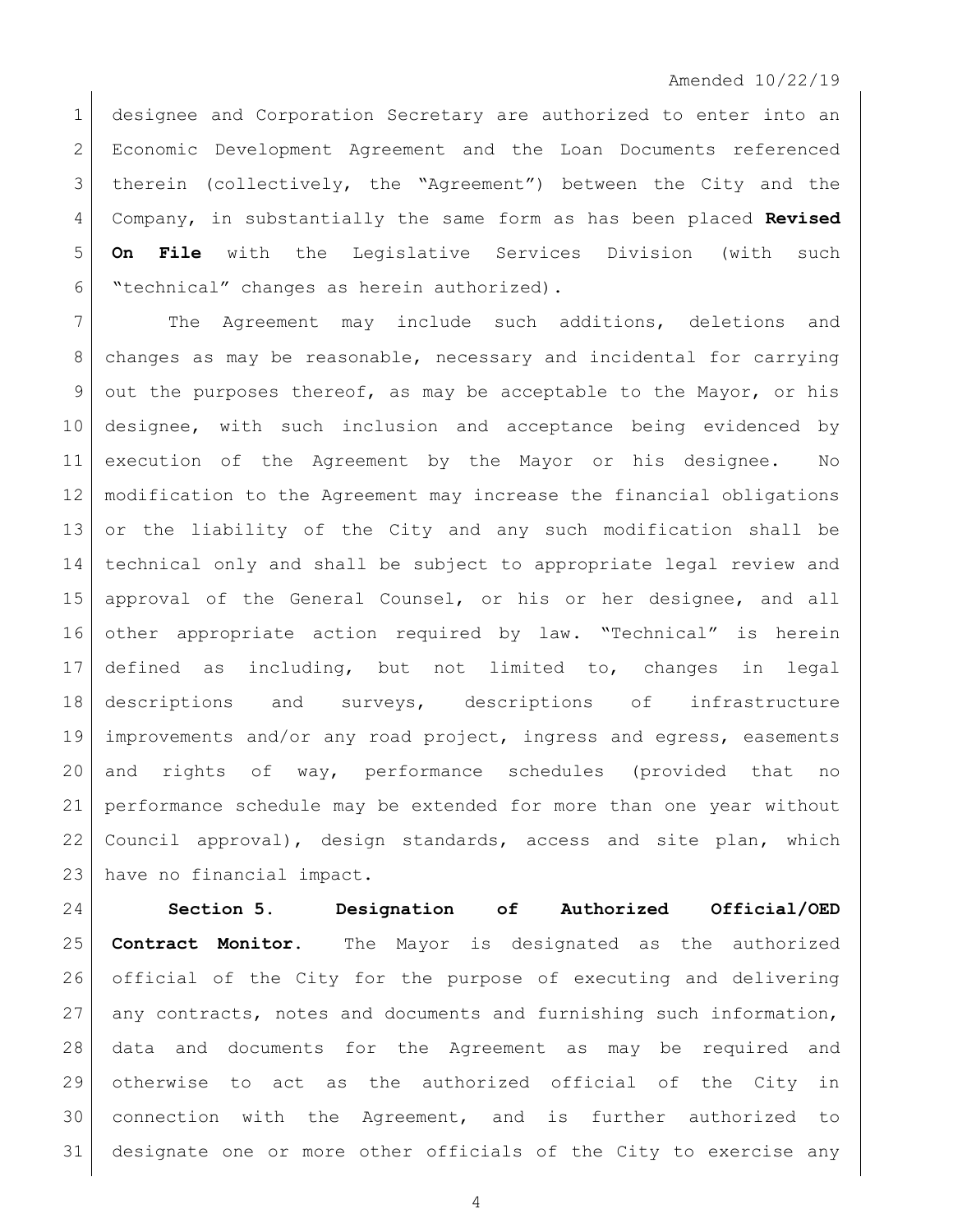1 of the foregoing authorizations and to furnish or cause to be 2 furnished such information and take or cause to be taken such action as may be necessary to enable the City to implement the Agreement according to its terms. The OED is hereby required to administer and monitor the Agreement and to handle the City's responsibilities thereunder, including the City's responsibilities under the Agreement working with and supported by all relevant City 8 departments.

 **Section 6. Further Authorizations.** The Mayor, or his designee, and the Corporation Secretary, are hereby authorized to execute the Agreement and all other contracts and documents and otherwise take all necessary action in connection therewith and herewith. The Executive Director of the OED, as contract 14 | administrator, is authorized to negotiate and execute all necessary changes and amendments to the Agreement and other contracts and 16 documents, to effectuate the purposes of this Ordinance, without further Council action, provided such changes and amendments are limited to amendments that are technical in nature (as described in Section 4 hereof), and further provided that all such amendments shall be subject to appropriate legal review and approval by the 21 General Counsel, or his or her designee, and all other appropriate 22 official action required by law.

 **Section 7. Oversight Department.** The OED shall 24 oversee the project described herein.

 **Section 8. NWJEDF Guidelines.** This Ordinance conforms to 26 the NWJEDF Guidelines adopted by City Council Ordinance 2016-779-E.

 **Section 9. Effective Date.** This Ordinance shall become effective upon signature by the Mayor or upon becoming effective 29 without the Mayor's signature.